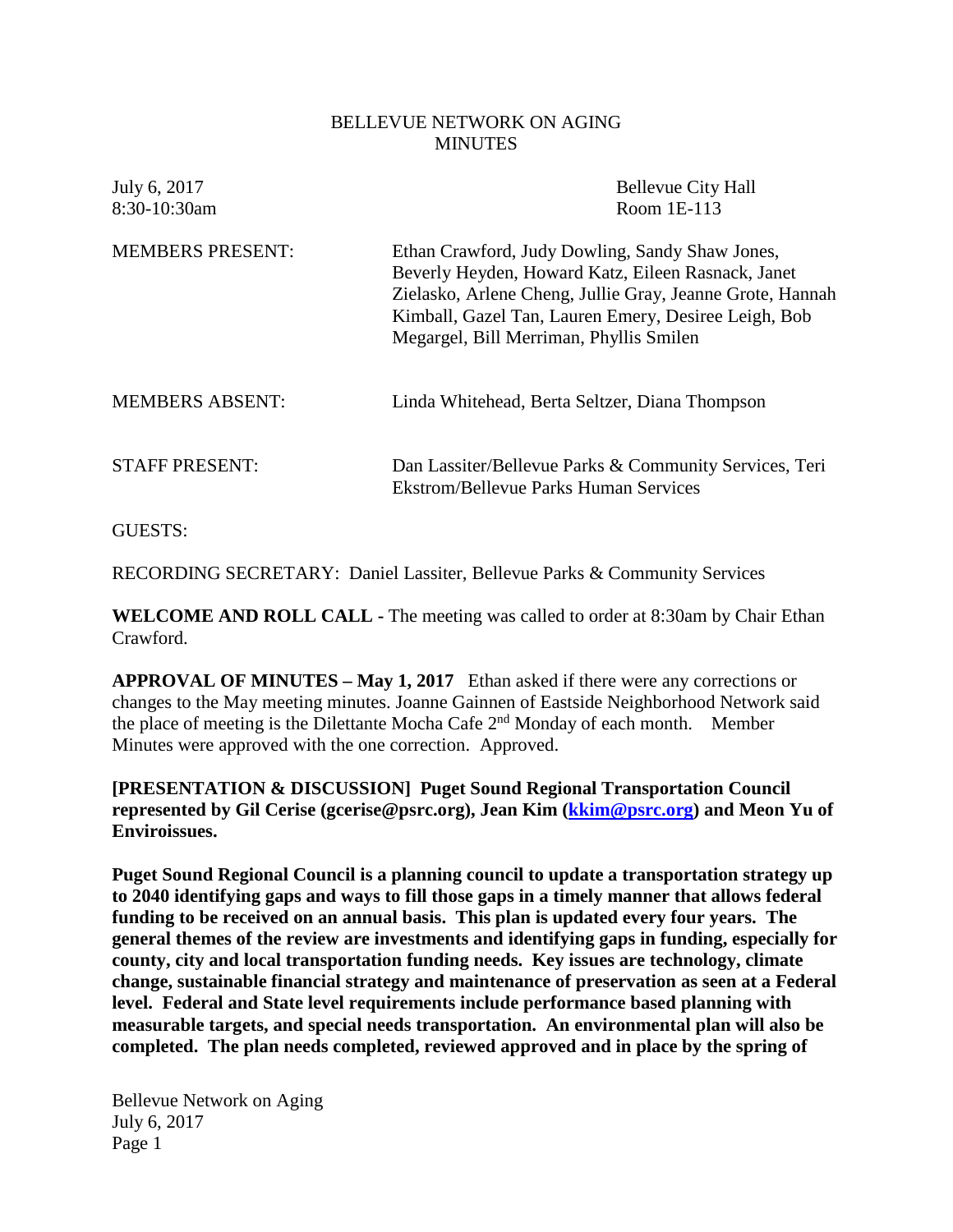**2018 in order to keep money flowing in this region. Today's public engagement will be asking for each person to fill out a survey on perceived needs of transportation.** 

**Special needs transportation covers seniors, disability, youth and low income residents. The Enviroissues company is hired to reach out to the groups that work with these individuals soliciting quality feedback. Jean highlighted the needs in King County which includes physical or developmental disabilities, age, low income, veterans and low Englishspeaking individuals. The study has been reviewing these needs since 2008. Special needs make up 48% of the regional population with King county at 46%. King County has highest population of special needs of surrounding counties. Seniors 65+ has seen 21% increase in numbers since 2011, with 34% of those having disabilities, and seniors with low income 21% of the total. Seniors 85 and older are the fastest growing group. Seven out of ten at age 85+ have a disability. Ten percent of King County's total population have disabilities and 38% of those are low income. Limited English proficiency make up 10% of King County and 40% of those residents are low income. By 2040 ages 65+ will grow by 80% while the total population will only grow by 14%. Seniors will grow faster than any other identified group in the next 20 years. A solution needs to be found on how to move these people around within their community. It has proved difficult to get good feedback from individuals who are unable to use a computer or understand how to self-advocate. A questionnaire has been sent to North Bellevue Community Center and other sites to be available to community members to submit their opinions.** 

**Five sets of gaps have been identified for which feedback is sought out. They include: 1) mobility needs and challenges, location of service in comparison to where a person lives; 2) temporal gaps such as not receiving services at certain times of day; 3) institutional gaps such as a rule or regulation that keeps a person from accessing service; 4) infrastructure such as a sidewalk not available to get to the spot where the bus is; 5) awareness gaps such as people not knowing what is available to them including travel training services. The BNOA was asked to put up dots on each of the gaps located on sheets on the walls that identified the most important according each person's opinion. A section existed to write needs not identified as a gap on the five areas identified. Howard pointed out Sound Transit has been ignoring the request for seat height at bus stops or on the bus and for bells that go off to help hard of hearing or lights that flash for deaf or vibration floors for those who are blind when a bus/train is approaching. Sound Transit says they are meeting federal government standards and will not entertain these changes. Phyllis says a gap exists of letting people know about the availability of services because people are isolated. Diana said she understands 2040 goal but a need to plan for 2020 is evident so what will be done now? Answer: the plan is updated every four years for federal funding reasons. The plan was originally developed in 2010. Prioritized strategies are federally required. Priorities of quality of transportation include moving people with efficiency. Plans are then turned into projects and given to groups that can address the needs and gaps with services such as Catholic Community Services. If things are easy to fix then they get an action plan much quicker, even if they are not of the highest priorities.**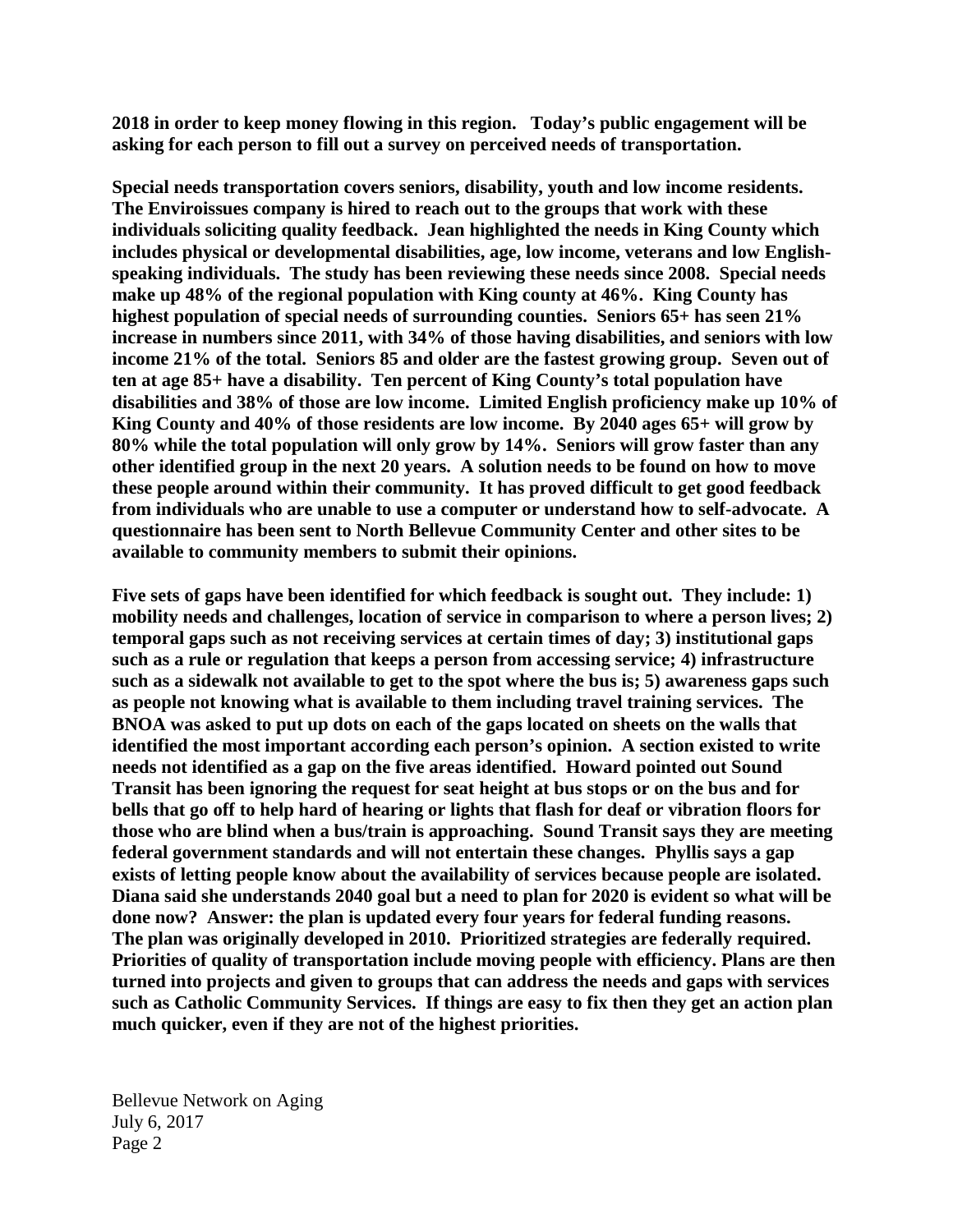**The draft plan will be developed by this fall and released for public comment in December 2017. The plan must be approved by the spring of 2018. Hannah – How many pages will the report be and is 45 days long enough for the average citizen to review it? Answer: A more succinct and readable plan is being developed so the document is not so overwhelming.** 

**See BNOA site for slideshow and presenter names and phone numbers.** 

BREAK (10 minutes)

# **COMMITTEE REPORTS**

## **Advocacy** (reported by Janet Zielasko)

The advocacy group was moved to meet on July  $10<sup>th</sup>$  so no report today. Some of the group met with Senator Murry's assistant in June and Representative Reichert's in June when the committee members shared the BNOA federal agenda. Senator Smith's assistant met with Diana and the spoke of the Medicare hospital observation status. A committee meeting with Senator Smith's assistant on August  $10<sup>th</sup>$ . The details of Aug  $10<sup>th</sup>$  meeting will be sent out by Diana early August. Reichert signed on to the hospital observation bill for the first time ever, which is very encouraging.

Eileen stated that The King County Council voted on the veteran tax and was voted in at 10 cents instead of the needed 12 cents. She stated that advocacy needs to occur to ensure seniors get what they need even though less money will be coming in. The Veteran/Human Services levy does not define where the 20 million will be spent.

# **Outreach, Education Diversity Committee** (reported by Gazel Tan)

Good outreach occurred at the Strawberry Festival at Crossroads in June. The public came looking for information on programs and services that the City of Bellevue provides. Ethan spread the news of Alzheimer's Café occurring at Tutta-Bella restaurant at Crossroads. The Vials of Life were distributed and explained to public.

Diana asked if anyone knows anyone besides North Bellevue Community Center provides footcare as it is no longer available at Redmond. Members stated that Northshore Senior Center has service. A power-point continues to be developed for BNOA presentations. Ethan challenged the BNOA to continually get information out to the public and find groups to come to BNOA meetings. Howard wants Sound Transit to come to meeting. Hannah asked to get information from presentations before they present to allow BNOA time to prepare input to the presenter. Volunteer outreach will be sought at Crossroads Farmers market after we will wait to see what will happen at the other Bellevue Farmers Market.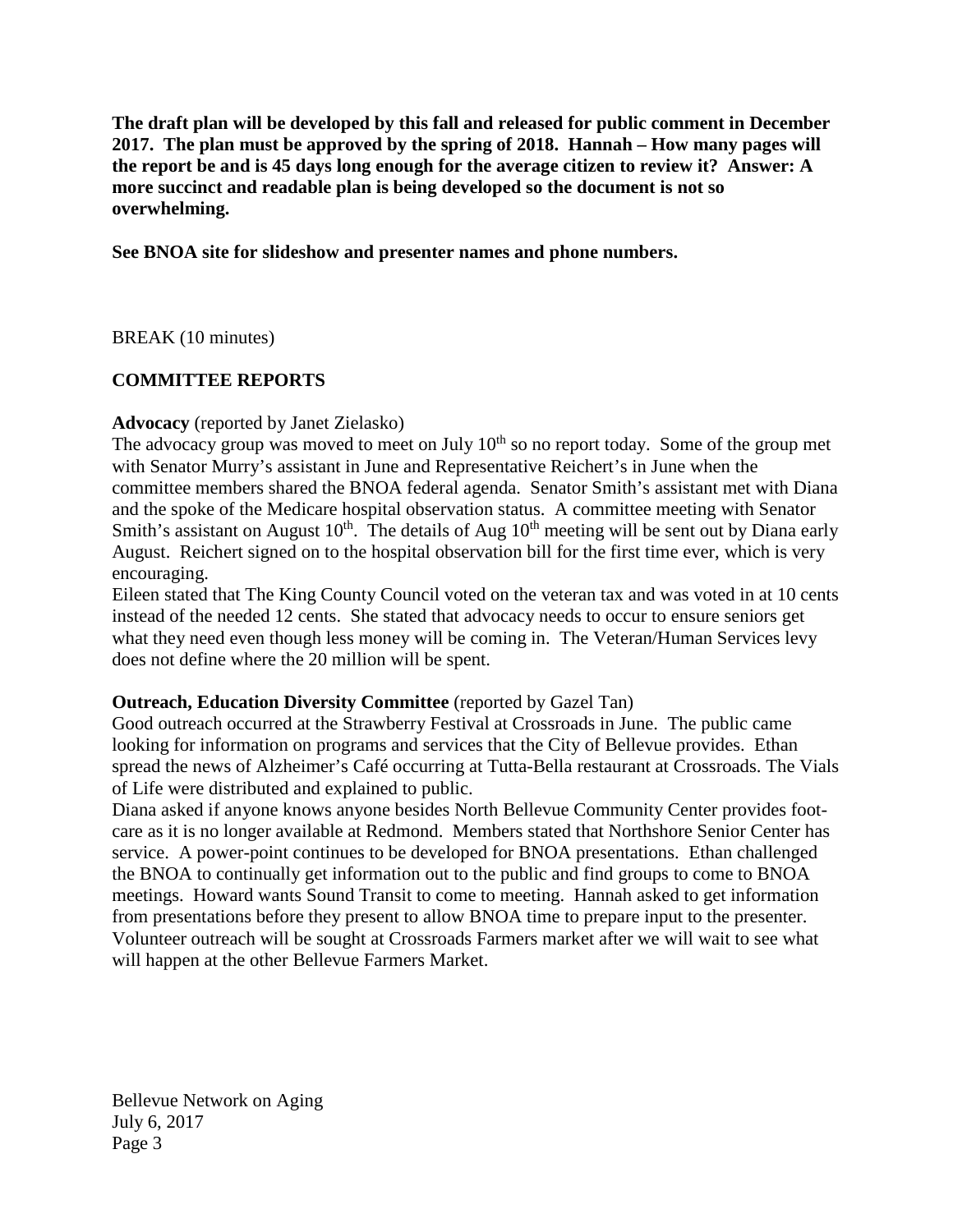### **Transportation/Housing Committee** (reported by Judy Dowling)

A transportation availability grid is under development indicating kinds of services are available for the eastside residents. Hopefully some funding will be found by the City of Bellevue to publish the grid when completed.

## **COMMUNITY PARTNERSHIPS REPORTS**

### **Eastside Easy Rider Coalition** (Hannah)

No meeting in June. Last Mile Solution meeting was held with the purpose to improve access by health care design and was sponsored by Universal Design Council Northwest which supports successful transportation solutions. Gazel, Beverly, Hannah, Kirkland senior councilmembers, and Alex attended. The group is looking at ways to enable free movement around our city. PSRC Puget Sound Regional Council needs to be in contact with the Last Mile Solution people for transportation input. It was reported that Sound Transit and Hyde cost a third of Access. Dart services says transportation is overwhelming and crossover coverage is a sticky mess that needs steam-lined. Feet-First promotes walking in the community and we can ask them to build a map for Bellevue. [www.feetfirst.org](http://www.feetfirst.org/) would be good to add in to the transportation grid information under development. Julie said go-go grandparent needs to be reviewed and added to the grid as well.

#### **Eastside Human Services Forum** (reported by Alex O'Reilly) No info

### **Time-bank (Jeanne)**

Meeting will be held at the North Bellevue Community Center 7/16/2017. Web site gives stats on members and changes on services needed and available. 4600 hours exchanged. Comfort Keepers is another group that helps others. They have great articles on their web site.

**Aging & Disability Services** (Beverly) Memory care was discussed and a speaker from the UW gave the address.

### **Senior Lobby** (Diana)

Senior Lobby has mostly been looking at State budget which is now in place. Veterans Human Services Levy - Diana testified at the hearing on behalf of BNOA. 5177 is bill on training the caregivers for those with hearing loss was passed. Julie stated it would be nice if they would also make a training module so training would be consistent for everyone. 12 hours caregiver training is needed every year for caregivers. This training on hearing lost can be counted towards those hours.